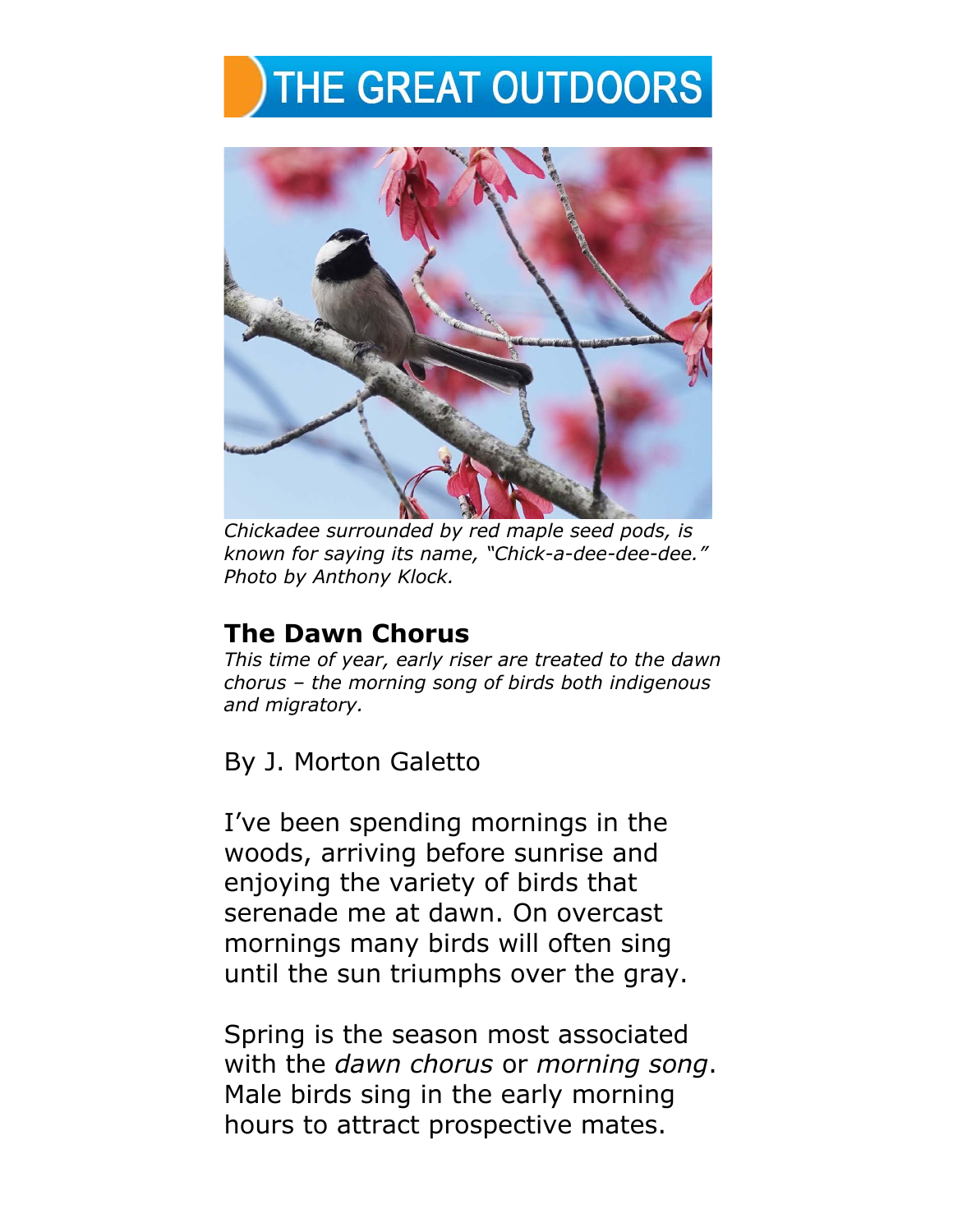Neotropical birds that live in more southern climes during the winter, but nest here, are returning to raise their young. The chorus's din is compounded by the fact that migrating birds that nest north of us are also added to the mix. The resulting often-harmonious variety is miraculous.

There are a lot of theories as to why birds sing early. Scientists initially thought it was because sound travels farther in the cool of the morning. Apparently, before winds increase in the heat of the day sound will also be heard at longer distances. But more recent studies suggest that the males sing loudly to signal to possible rivals, so they are defining territories. It is also proposed that only the strongest and best-fed males can produce loud songs after a chilly evening. All these theories seem viable.

Furthermore, migrating birds travel in both conspecific and mixed flocks and calling is suspected to be an organizational behavior, enabling the flock to stay in communication with one another.

In 2006 Karl S. Berg published findings from studies in Ecuador that suggested that the dawn song is related to light levels that are not yet adequate for foraging. He found that birds in the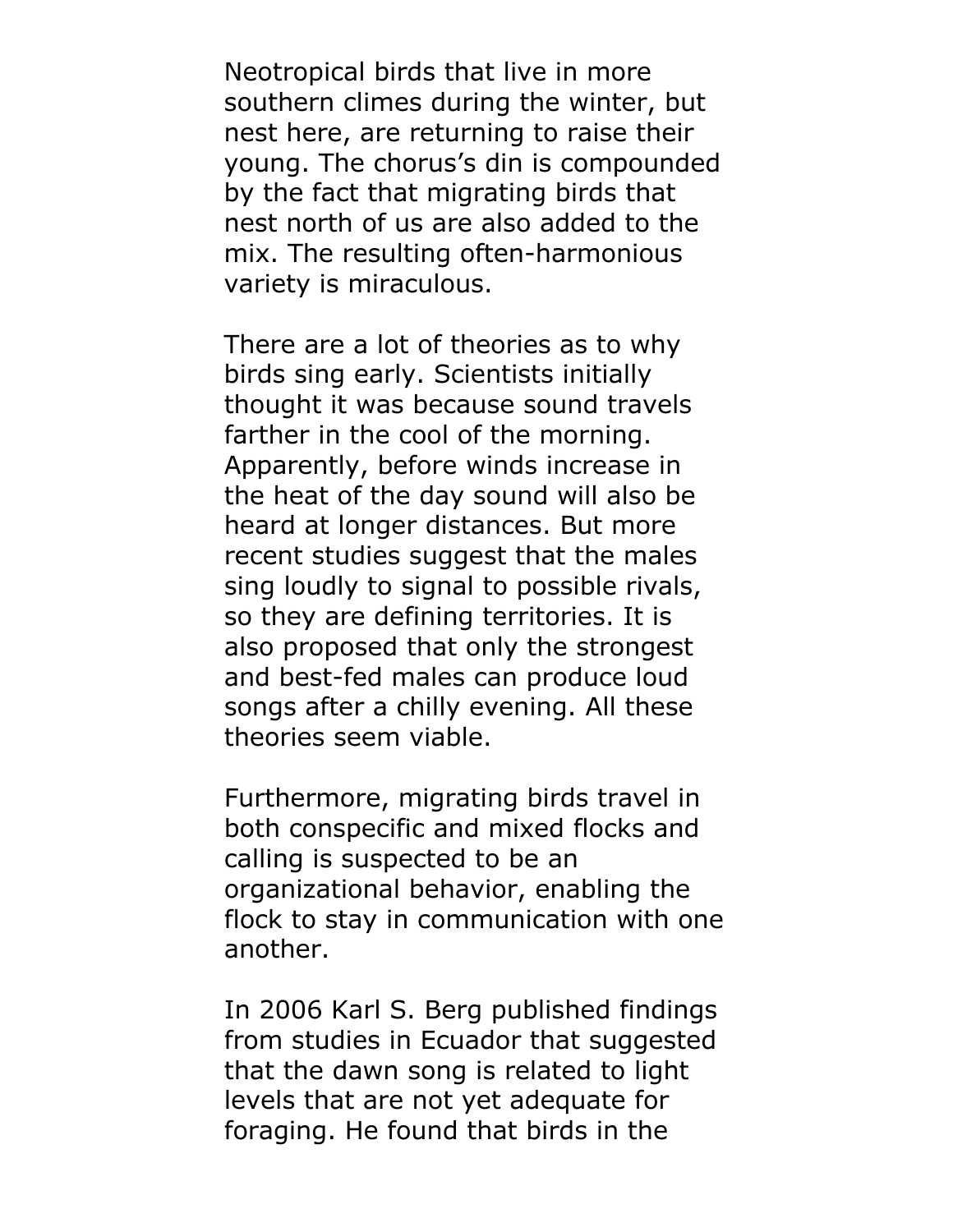higher canopy and those with larger eyes sing first. Foraging height was the best predictor of those who broke the night's silence. In higher canopy forests and darker forests one might suspect there could be a similar correlation here, but I have not read any studies to suggest as much - which in no way rules it out.

In our noisy world birds have to compete with many man-made sounds as well, especially traffic. In fact, there is evidence that birds are singing louder to compete with ambient noise made by people. Ornithologist Sue Anne Zollinger did studies of this during the pandemic, when birds turned down the volume because the surrounding world was quieter.

Over two days I have heard prothonotary, prairie, chestnut, and yellow warblers, plus cardinals, indigo and blue buntings, white and red-eyed vireos, song and white-throated sparrows, goldfinch, chickadees, Carolina wrens, American robins, wild turkeys, red-bellied woodpeckers, water and brown thrushes, catbirds, and many more birds which I could not identify.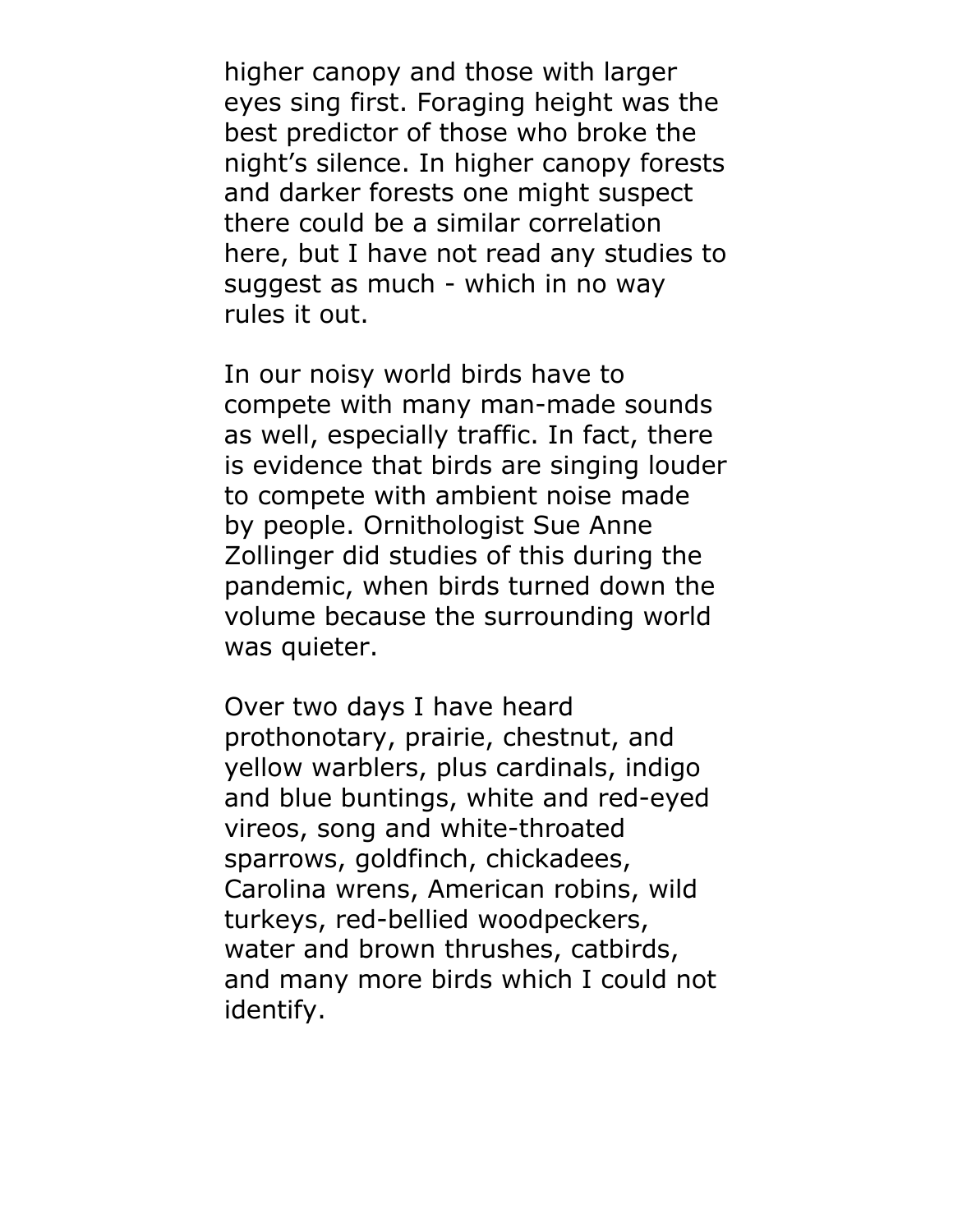

*The chestnut-sided warbler is a neotropical migrant that will simply pass through our region to nest in Pennsylvania, New York, New England and northward. Photo CU File Photo*.

The World Series of Birding is upon us; our CU Maurice River team is made up of four individuals who will compete against other birders to identify the most species. In 2007 and for a few years thereafter I was on the team. But because of my poor "ear," meaning I do not identify birds well by sound alone, it would be fair to say I was retired from the event. Today I coordinate the fundraising aspect of our team.

I used to listen to tapes of birds' songs trying to learn them, but after about three to five warblers my auditory memory abilities seemed to founder in a jumble of tweets and whistles. Then I employed mnemonic devices to help remember various songs, like the rufus-sided towhee's "drink your tea," or the barred owl's, "who cooks for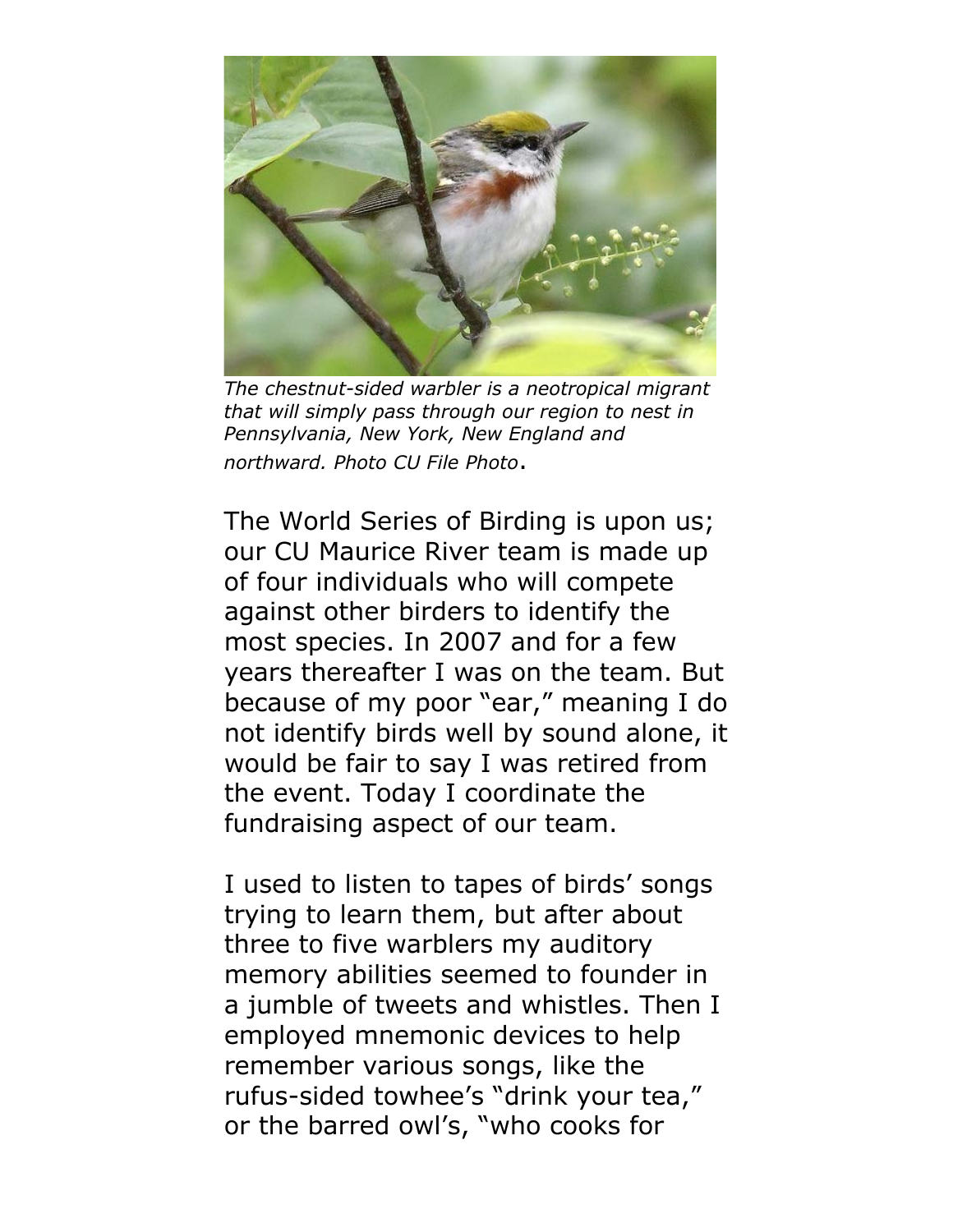you?" In short course these memory techniques failed me as well. The Titmouse's, "Peter, Peter, Peter," I swore was "Teacher, teacher, teacher," which is actually the mnemonic ascribed to the oven bird. The only thing these calls have in common is that both birds are loudmouths. What a mess! If one's ears can be crossed, I would say mine clearly are. And each spring I find myself relearning the calls.

This leads me to relay some fun I have been having with a phone application created by the Cornell Lab of Ornithology called Merlin. Merlin does lots of interesting things using artificial intelligence (AI). You can identify a bird in a photo or by answering five questions, the AI explores a list tailored for your locale, or you can make a live recording on your phone in real time.

I've been enjoying the recording feature. Sitting on the forest floor I use Merlin to tape the birds as they sing and it identifies each one. While you are recording, each bird's name will be posted in a list as they are heard. If the same bird sings again that bird's name will be highlighted. After a bit you will get the hang of which bird is which.

If you are unsure, select Explore Birds from the home page, type in the name of the bird that was identified by the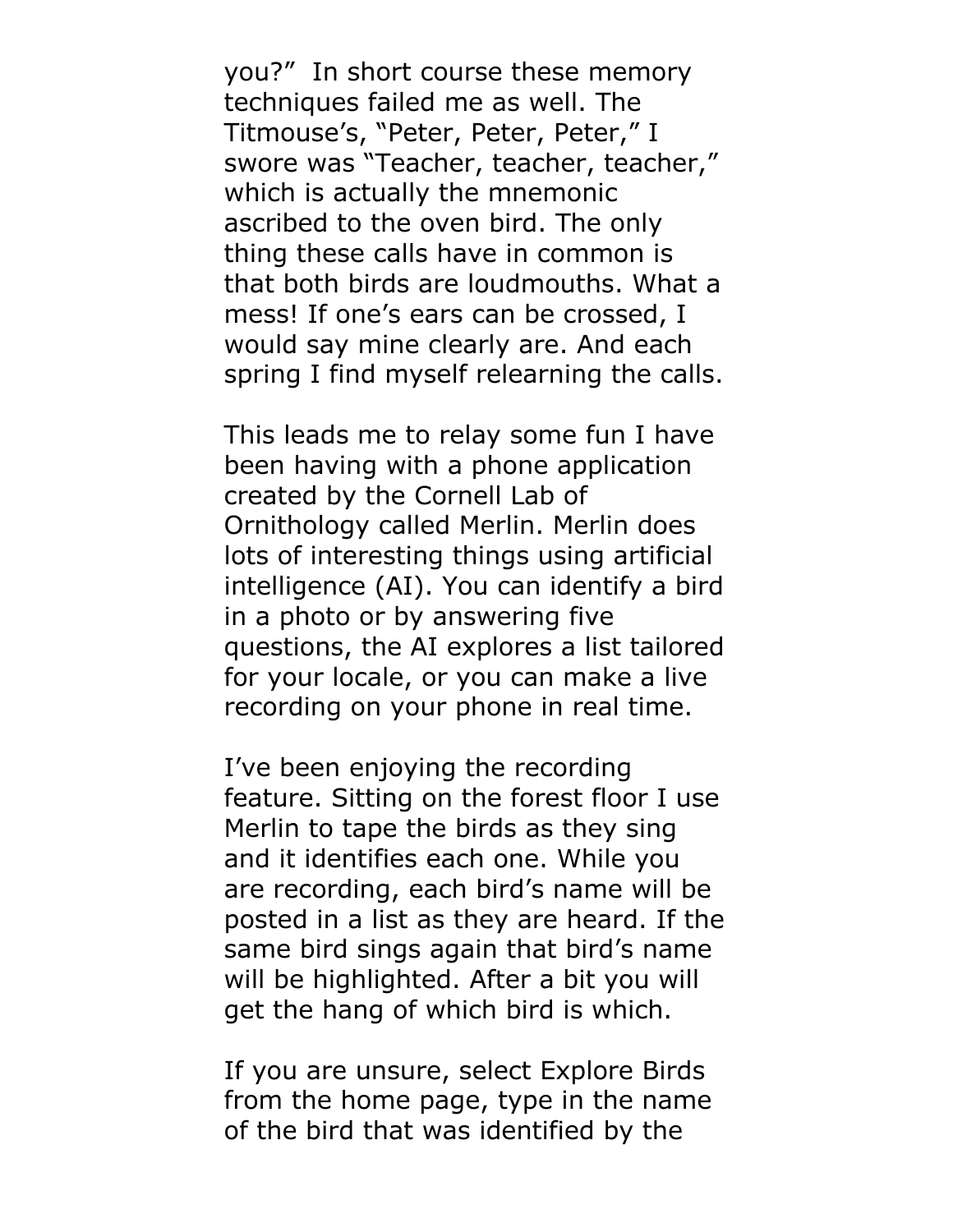recording into the search feature, touch the bird's thumbnail, and select sounds. Here you will find a sampling of the species' calls. Happy listening!



All four of these birds are neotropical migrants.

*On recent mornings the prairie warbler, top left, has been the most distinctive of the calls heard by the author, commonly described as an ascending, "zeezee-zee-zee-zee."*

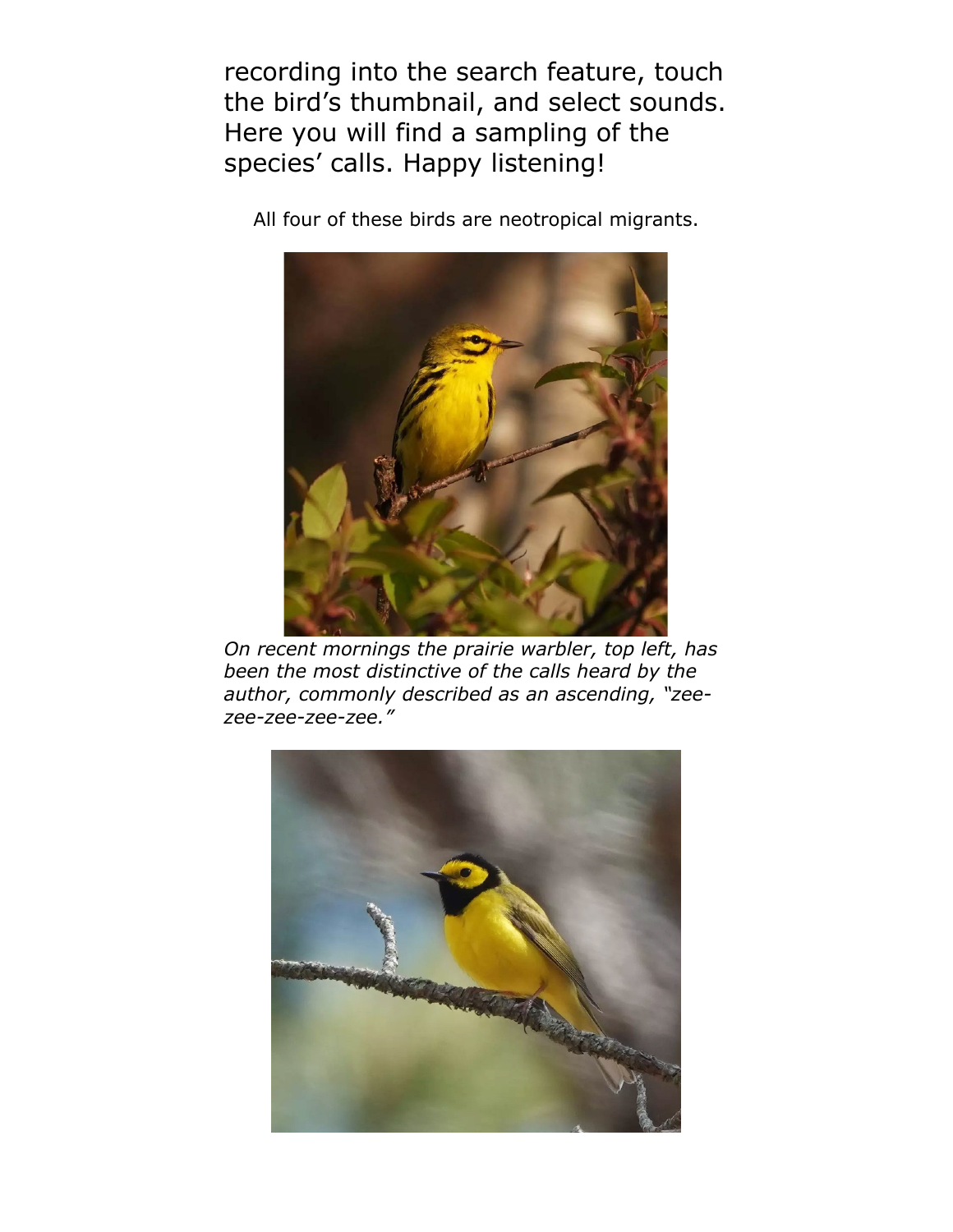

*It is common for warblers like this hooded to bend their heads back when broadcasting for prospective mates.*



*Prothonotary warbler leaps off of a branch.*

(Please scroll down)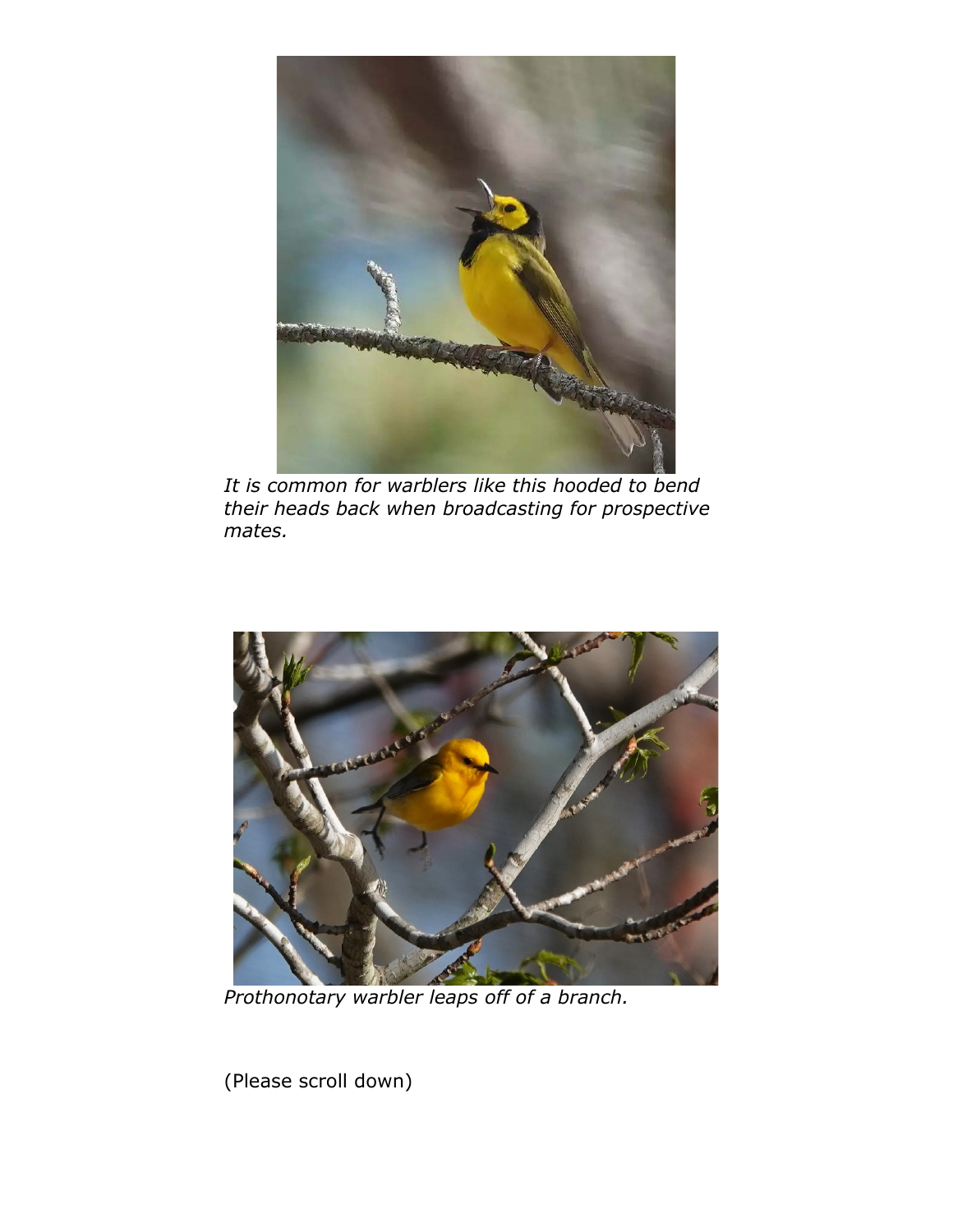

*The brilliant "sweet, sweet, sweet," of the prothonotary warbler is often broadcast over streams and hardwood swamps to amplify the call.*



*The ovenbird winters in the tropics but spends spring and summer in most of North America. His loud call often dominates the soundscape. All 6 Photos Anthony Klock.*

## **Sources**

National Public Radio, Morning Edition, David Green May 2020 (Zollinger's findings) Woodland Trust Royal Society Publishing, Phylogenetic and ecological determinants of the neotropical dawn chorus, January 2006